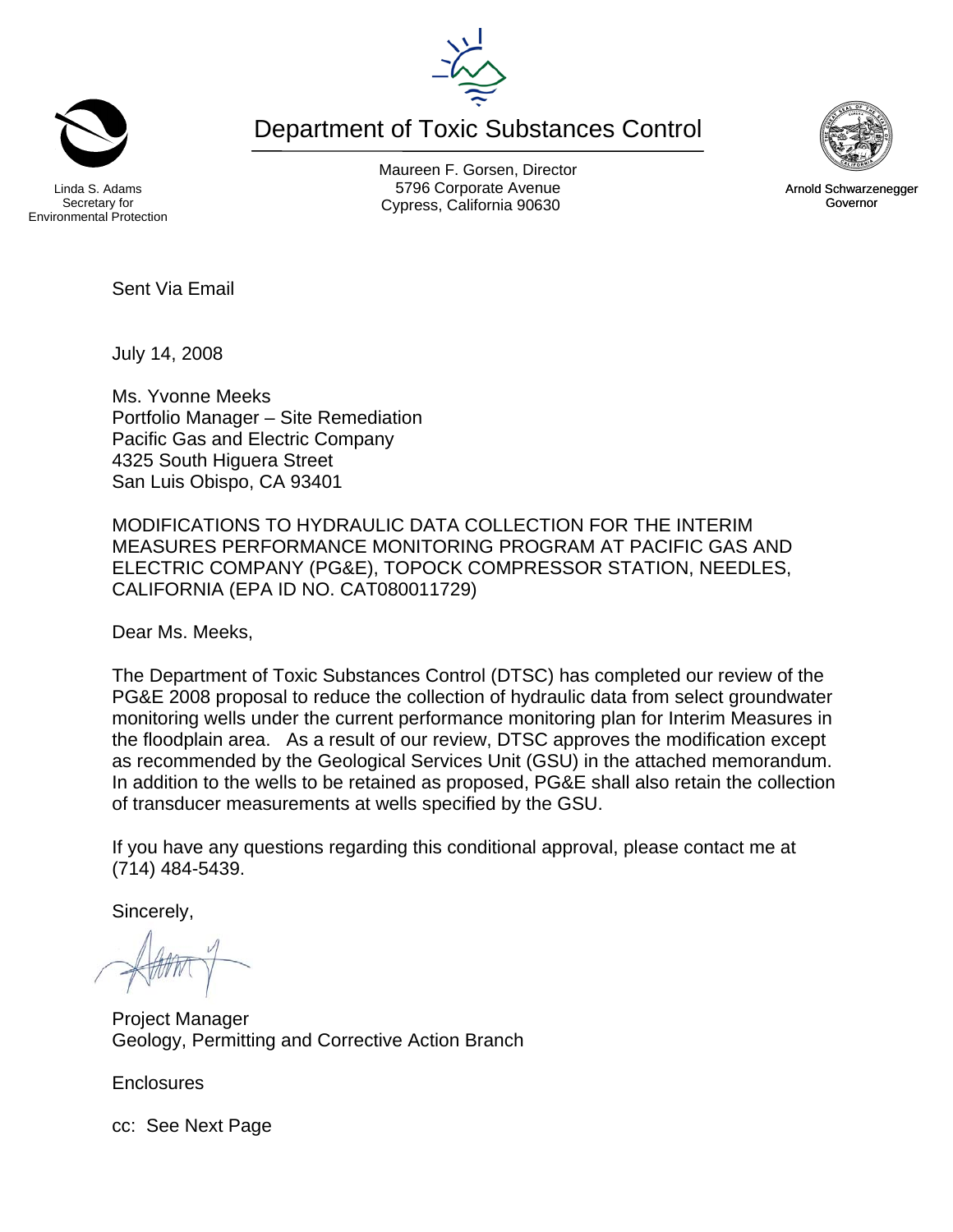Ms. Yvonne Meeks July 14, 2008 Page 2 of 2

cc: PG&E Topock Consultative Workgroup Members – Via e-mail PG&E Topock Geo/Hydro Technical Workgroup Members – Via e-mail Tribal Representatives in PG&E Contact List – Via e-mail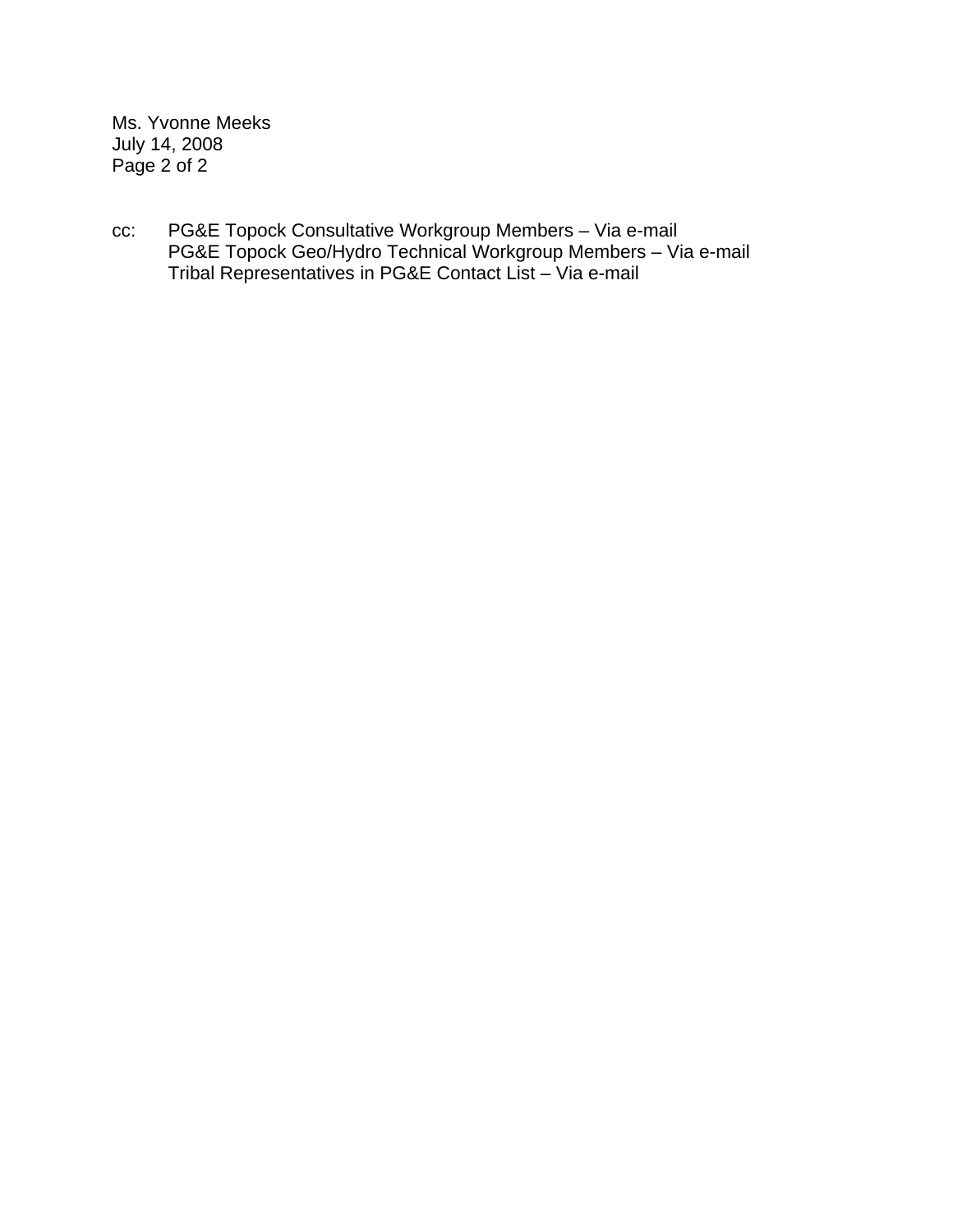Maureen F. Gorsen, Director Linda S. Adams **Example 20 Constructs** S796 Corporate Avenu Cypress, California 90630 Governor

Secretary for Environmental Protection

> TO: Aaron Yue Project Manager Geology and Remediation Engineering

FROM: Chris Guerre, CHG Senior Engineering Geologist Geological Services Unit, Cypress Office

DATE: July 9, 2008

SUBJECT: Modifications to Hydraulic Data Collection for the Interim Measures Performance Monitoring Program. Pacific Gas and Electric (PG&E) Company Topock Compressor Station, Needles, California PCA 22120 WP 540015-48/36 WR 740668

## **INTRODUCTION**

The Geological Services Unit (GSU) of the Department of Toxic Substances Control (DTSC) reviewed PG&E's proposals to modify the hydraulic data collection within select wells included in the current Performance Monitoring Plan (PMP) for Interim Measures in the floodplain area. PG&E initially requested to modify the PMP on August 23, 2006 (CH2M Hill, 2006). This request included removing 13 wells from transducer monitoring and conducting transducer data downloads and office processing on a monthly schedule rather than more frequent bi-weekly events. PG&E's 2006 proposal was subsequently updated (CH2M Hill, 2008d and 2008e) and now includes eliminating a total of 18 wells from transducer monitoring in addition to monthly data downloads. Wells that PG&E are proposing to drop from transducer monitoring are summarized in Table 1 at the end of this memorandum along with PG&E's rationale for eliminating transducer data collection at the well.

\_\_\_\_\_\_\_\_\_\_\_\_\_\_\_\_\_\_\_\_\_\_\_\_\_\_\_\_\_\_\_\_\_\_\_\_\_\_\_\_\_\_\_\_\_\_\_\_\_\_\_\_\_\_\_\_\_\_\_\_\_\_\_\_\_\_\_\_\_\_

GSU concerns with PG&E's proposal were discussed with PG&E and CH2M Hill on June 20, 2008 during a weekly technical call. As a result of this discussion, CH2M Hill provided additional information via email on June 26, 27, and July 3, 2008 (CH2M Hill, 2008a, 2008b, and 2008c). The June 26, 2008 correspondence modified the proposal by eliminating well MW-32-20 instead of MW-32-35. CH2M Hill (2008c) indicates that well MW-32-35 is screened predominantly in the shallow zone / upper interval of the aquifer; involves a water level salinity correction of less magnitude than MW-32-20; and tracks well with shallow zone water levels. The June 27 and July 3 submittals included



Arnold Schwarzenegger

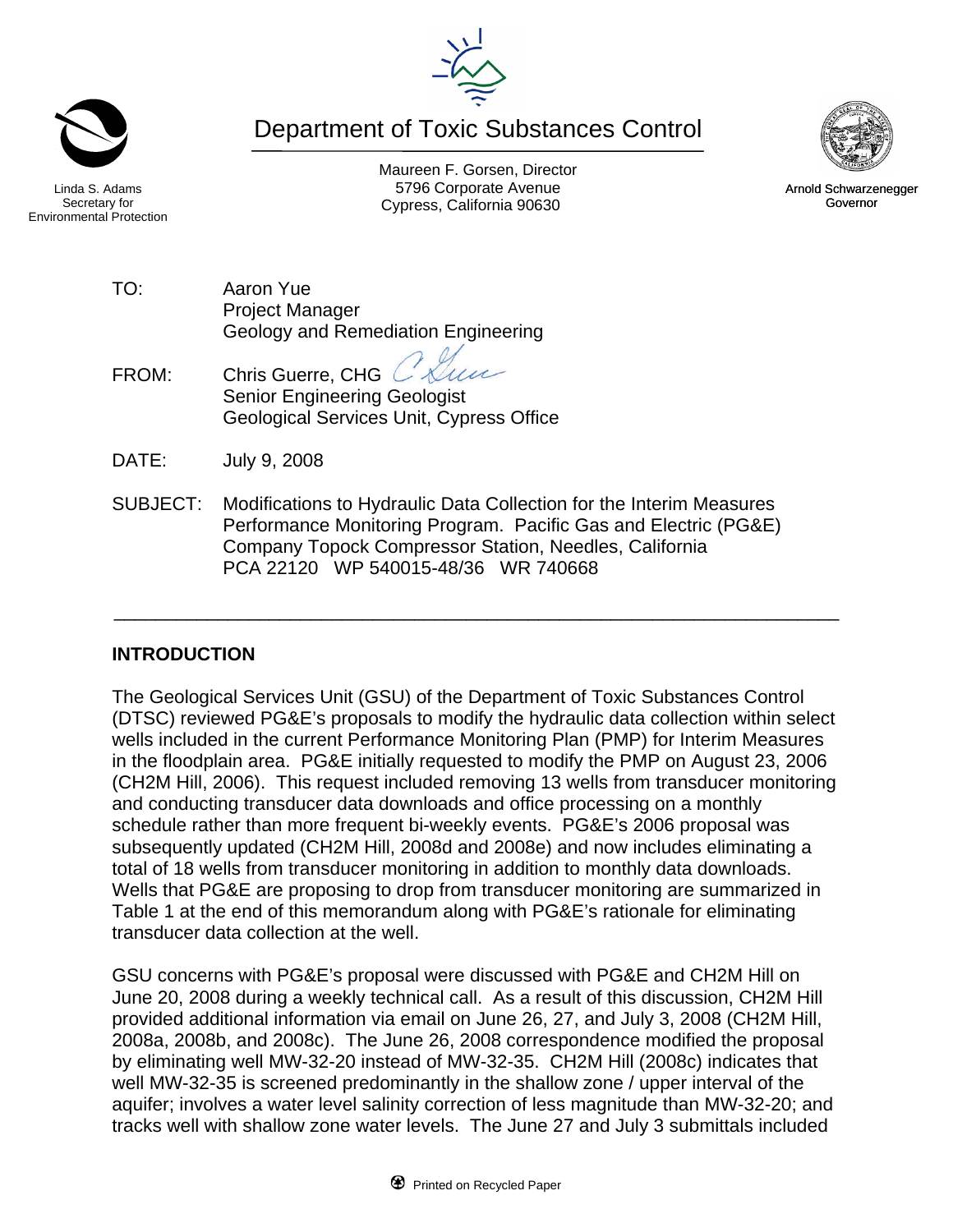Aaron Yue July 9, 2008 Page 2

updated well screen elevations for wells in the PMP area and supporting water level data for wells MW-29 and MW-30-30 (CH2M Hill, 2008a, 2008b).

**Recommendations**: The GSU concurs with the proposed modifications with the following exceptions or clarifications:

- Retain transducer measurements in well MW-22 as it is used to contour the southern portion of the shallow aquifer (see Figure 2-3 in the 2007 Annual PMP Report (CH2M Hill, 2008e)). Transducer monitoring is also currently conducted at this well as part of hydraulic investigations related to well MW-23.
- Retain transducer monitoring in well MW-29 due to detections of chromium in shallow wells adjacent to MW-29. While the data package indicates that the hydraulic response in MW-29 is muted, groundwater elevation fluctuations still track with the river and nearby wells and the data are not always dropped from contouring (CH2M Hill, 2008a).
- Concur with retaining transducer monitoring in well MW-32-35 instead of well MW-32-20. Well MW-32-35 is screened predominantly in the upper interval and is used for contouring the shallow aquifer (see Figure 2-3 in the 2007 Annual PMP Report (CH2M Hill, 2008e)). During discussions with DTSC, CH2M Hill clarified that that there is greater probability of a more accurate water level elevation calculation in wells that are less saline (i.e., well MW-32-35). Well MW-32-20 is also redundant with MW-32-35 as the data from MW-32-20 tracks well with MW-32-35 (see Figure D-1H in the 2007 Annual PMP Report (CH2M Hill, 2008e)). DTSC notes that the transducer data from well MW-32-20 was not recently used for groundwater elevation contouring (see Figure 2-3 in the 2007 Annual PMP Report (CH2M Hill, 2008e)).
- Retain transducer monitoring in well MW-50-95 as the well appears to be used for mid-depth contouring in an area where wells are sparsely located (see Figure 2-4 in the 2007 Annual PMP Report (CH2M Hill, 2008e)).
- Retain transducer monitoring in well MW-46-175 to monitor hydraulics in this contaminated well along the margin of the plume near the river.

In summary, the GSU concurs with dropping 14 of the 18 wells identified in Table 1 of this memorandum along with conducting transducer data downloads and office processing on a monthly schedule. Wells MW-22, MW-29, MW-46-175, MW-50-95, and MW-32-35 should be retained in the PMP transducer program.

Questions regarding this memorandum should be directed to Chris Guerre at (714) 484-5422 or by email at [cguerre@dtsc.ca.gov](mailto:cguerre@dtsc.ca.gov).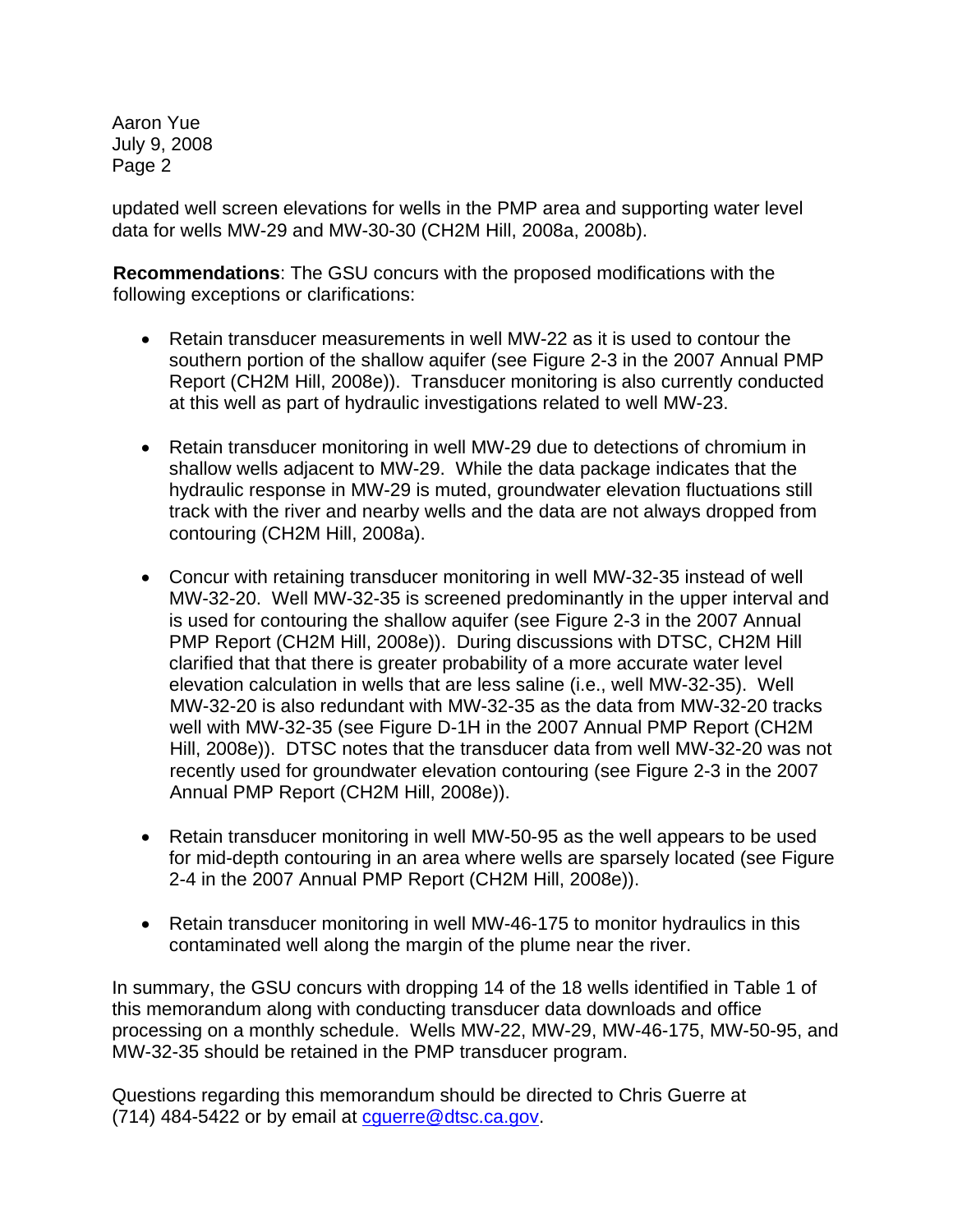Aaron Yue July 9, 2008 Page 3

 $\Gamma$ 

| Table 1: Wells Proposed by PG&E to be Eliminated from Transducer Measurements<br>(CH2M Hill, April 9, 2008) |                                                                                                           |                     |                                                                                                                                   |
|-------------------------------------------------------------------------------------------------------------|-----------------------------------------------------------------------------------------------------------|---------------------|-----------------------------------------------------------------------------------------------------------------------------------|
| <b>Well/Station</b>                                                                                         | <b>PG&amp;E Remarks/</b>                                                                                  | <b>Well/Station</b> | <b>PG&amp;E Remarks/</b>                                                                                                          |
|                                                                                                             | <b>Rationale</b>                                                                                          |                     | <b>Rationale</b>                                                                                                                  |
| 1. MW-10                                                                                                    | Interior well not needed to<br>demonstrate landward gradients<br>for PMP                                  | 10. MW-43-75        | Redundant with MW-43-90;<br>screened partially in both MA<br>and LA intervals                                                     |
| 2. MW-19                                                                                                    | Interior well not needed to<br>demonstrate landward gradients<br>for PMP                                  | 11. MW-46-175 $_R$  | Monitors deeper portion of LA-3<br>interval; not used for LA gradient<br>map                                                      |
| 3. MW-22 $_R$                                                                                               | Very shallow well outside of<br>plume; not needed for PMP<br>gradient contouring                          | 12. MW-46-205       | Monitors deeper portion of LA-3<br>interval; not used for LA gradient<br>map                                                      |
| 4. MW-29 $_R$                                                                                               | Well completion in floodplain silt;<br>not representative or used for<br>$UA1$ contouring                 | 13. MW-49-275       | Monitors LA-4 interval; too deep<br>for gradient contouring<br>(LA control provided by MW-49-<br>135)                             |
| 5. MW-30-30                                                                                                 | Well completion in high saline<br>zone; not used for UA<br>contouring                                     | 14. MW-49-365       | Monitors LA-4 interval; too deep<br>for gradient contouring; very<br>saline groundwater<br>(LA control provided by MW-49-<br>135) |
| 6. MW-32-35 $^2$                                                                                            | Screened in both UA and MA <sup>3</sup><br>intervals; redundant well with<br>MW-32-20                     | 15. MW-50-200       | Monitors deeper portion of LA-3<br>interval; not used for LA gradient<br>map                                                      |
| 7. MW-42-55                                                                                                 | Redundant well with MW-42-65<br>(screen intervals are equivalent)                                         | <b>16. TW-2D</b>    | 40-foot well screen (not<br>comparable to other PMP wells);<br>monitors LA-2 interval                                             |
| 8. MW-50-95 $_R$                                                                                            | Data does not fit Mid-depth<br>contour maps                                                               | 17. TW-4            | 40-foot well screen (not<br>comparable to other PMP wells);<br>monitors LA-2 interval                                             |
| 9. MW-33-210                                                                                                | Monitors LA-3 interval; too deep<br>for gradient contouring<br>$(LA4$ control provided by MW-<br>$33-150$ | 18. TW-5            | 40-foot well screen (not<br>comparable to other PMP wells);<br>monitors LA-2 interval                                             |

- 1 UA = Upper Interval 2 PG&E proposed to retain MW-32-35 and eliminate MW-32-20 since MW-32-20 is more
- saline and MW-32-35 tracks well with shallow zone water levels (CH2M Hill, June 26, 2008).<br><sup>3</sup> MA = Mid-Depth
- <span id="page-4-2"></span>
- <span id="page-4-3"></span> $4$  LA = Lower Interval

<span id="page-4-1"></span><span id="page-4-0"></span>

 $R$  = Retain well for transducer monitoring as recommended by this memorandum.